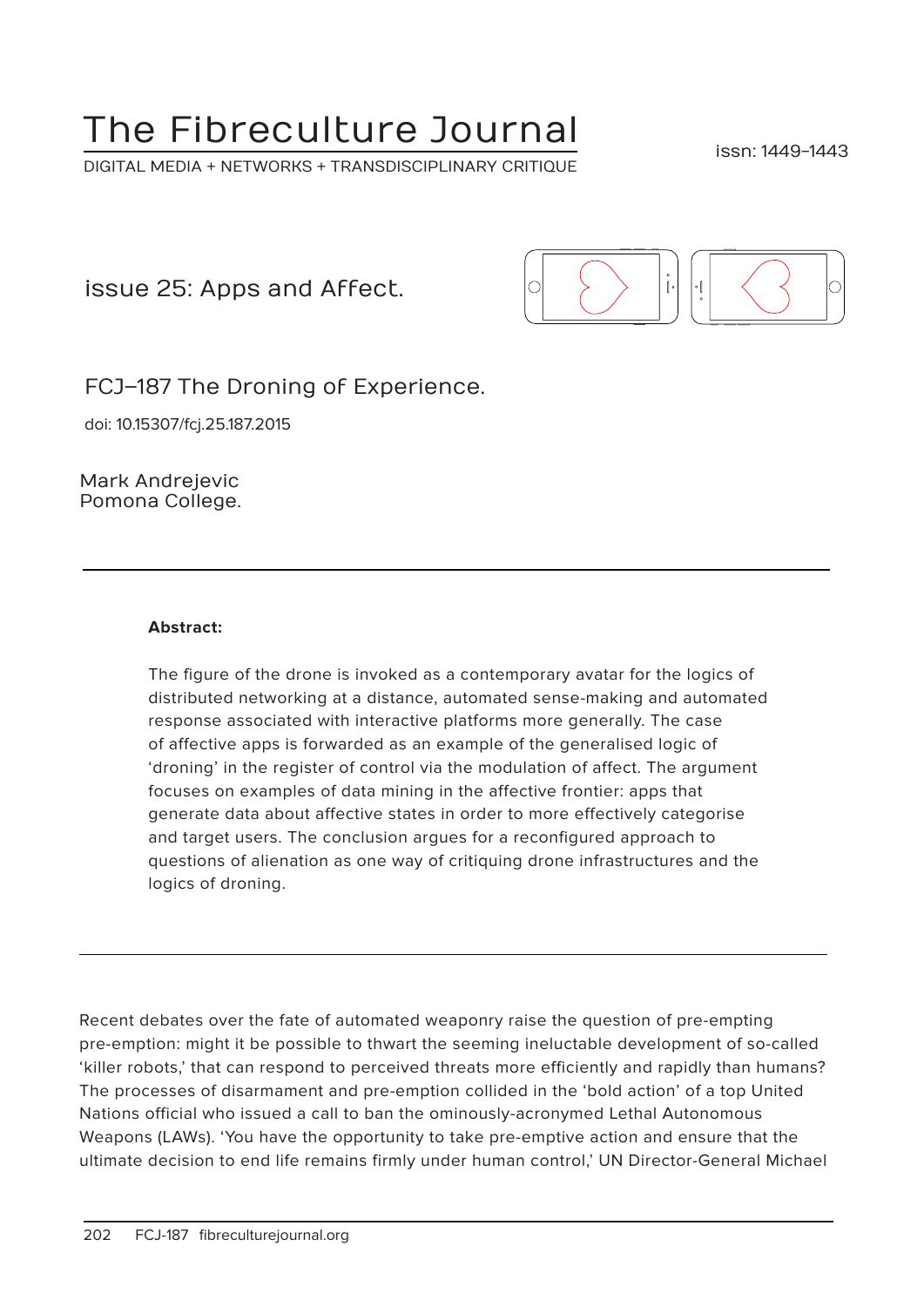Moller told the participants in a 2014 conferenced on killer robots (Agence France Presse, 2014). The difference between LAWs and other lethal weapons lies in the command decision – that is, the final determination regarding whether to fire (bomb, destroy, etc.). If the command decision always incorporates a human at some point in the command chain, the promise of the LAW is to codify priorities so that the human element can be programmed in advance (and thereby bypassed). Suggestively, automated application has long been a fantasy of the law – that is, the prospect that a law might carry within itself the principle of its application, thereby obviating the need for the all-too-human category of judgement. LAWs, in a sense, literalise the fantasy of automated application, by trying, sentencing, condemning and executing all at once.

In more general terms, the promise of LAWs recapitulates that of frictionless automation in which the resistance that slows down decision-making processes takes the forms of humans themselves. We, in all our sluggish, fleshly, humanity, are gumming up the machine by preventing it from operating as efficiently at it might otherwise do, freed from the vagaries of our desires and the hesitations of our decisions. The fantasy of friction-free capitalism outlined by Bill Gates (1995), for example, is one in which intelligent 'agents' speed up the consumption process, seeking out information about products, prices, and eventually about human desire so that it can be filled automatically. This same fantasy underwrites current developments in predictive analytics designed to distribute goods to particular locations before they have been ordered, to know what consumers want better than they themselves do. The prospect of LAWs envisions something similar – a process of automated warfare that can take place in an ongoing fashion at a pace that outstrips the limitations of human command and control. The friction-free conceit behind a LAW is that it can 'outperform and outthink a human operator' (Foust, 2013). As one university researcher put it in what sounds like a parody of contemporary Gradgrindianism:

If a drone's system is sophisticated enough, it could be less emotional, more selective and able to provide force in a way that achieves a tactical objective with the least harm... A lethal autonomous robot can aim better, target better, select better, and in general be a better asset with the linked ISR [intelligence, surveillance, and reconnaissance] packages it can run. (Foust, 2013)

The same logic can be turned around on humans themselves through the process of what might be described as self-droning: finding ways to transform humans into networked, sensing devices. Consider, for example, the HSARPA-funded cortically coupled computer vision system that seeks to make human image scanners more efficient by tracking brain responses in real time. The goal is to make intelligence analysts, among others (including shoppers, of course), more efficient by bypassing the need for conscious recognition.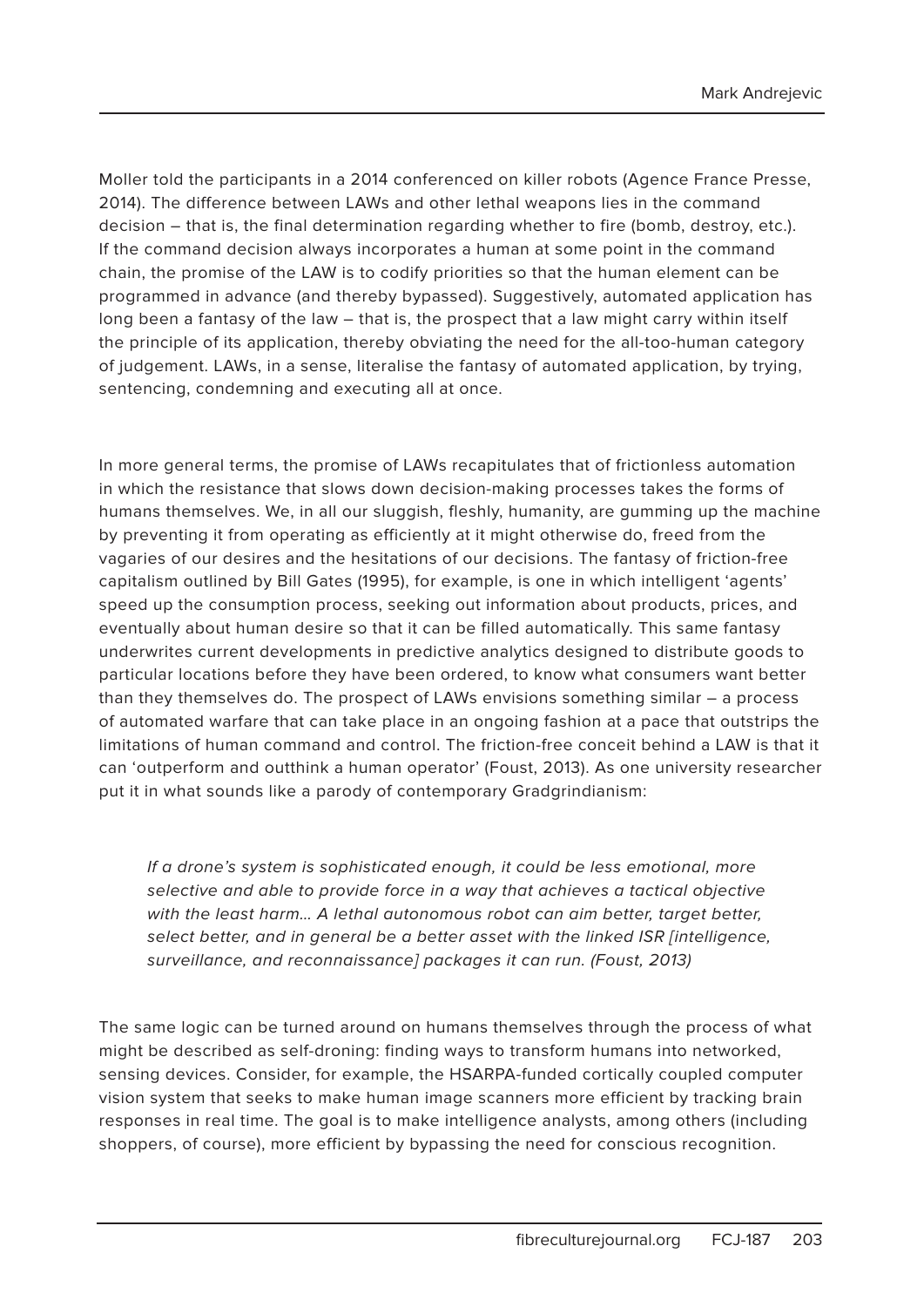The program's lead researcher, Paul Sajda, claims to be able to show images of drone footage or surveillance satellite photos to analysts more rapidly than they can consciously process in order to use their brains, hooked up to EEG monitors, as a detection device. The resulting technology, according to researchers, can at least triple search speeds. Sajda describes it this way: 'The system latches on to individual perceptions and trains the computer to know what the user means by "interesting"' (Daley, et al, 2011). Building on this research, The U.S. Army is reportedly interested in creating a direct interface from drivers' brains to automated forms of reaction and response.

A driver might see something peculiar on the roadside. Maybe it is an improvised explosive device. His C3Vision headgear would register the brain waves associated with the suspicious object and inject them into the vehicle's driving system. When the system sees other things out there that look similar, it would automatically evade them. Likewise, security guards might use such gear to spot suspicious activity on surveillance video. (Daley, et al, 2011)

Related research explores the ability of such systems to improve response times in jet pilots: the construction of LAWs by other means.

Unsurprisingly, in our convergent world, the technology is also envisioned to have consumer applications: a miniaturised, wireless version of the device might be used to identify consumer items or even specialty shops that catch your fancy as you walk down a city street. 'Just a quick glance at a dress in a window, for instance, might elicit a neural firing pattern sufficient to register with the system. A program could then offer up nearby stores selling similar items or shops you might want to investigate' (Daley, et al, 2011). It sounds like a ready-made app for an EEG-equipped Google Glass: the promise to realise the fantasy that neuromarketers have been pushing: a direct feedback system routed through the affective register to bypass self-conscious thought altogether. If Bill Gates envisioned automated consumption via 'intelligent agents' that determined our tastes and shopped for us, the C3 system promises to turn us into our own intelligent agents by bypassing the forms of conscious reaction and deliberation that threaten to introduce 'friction' into the system.

The goal of aligning these examples with one another is to highlight a shared logic that coalesces around a version of experience that literalises the post-psychoanalytic disentanglement of language and desire. A particular version of the materialisation of desire – (its subtraction from the realm of language and therefore its 'post-humanisation') – fits neatly with the forms of monitoring and manipulation envisioned by the coming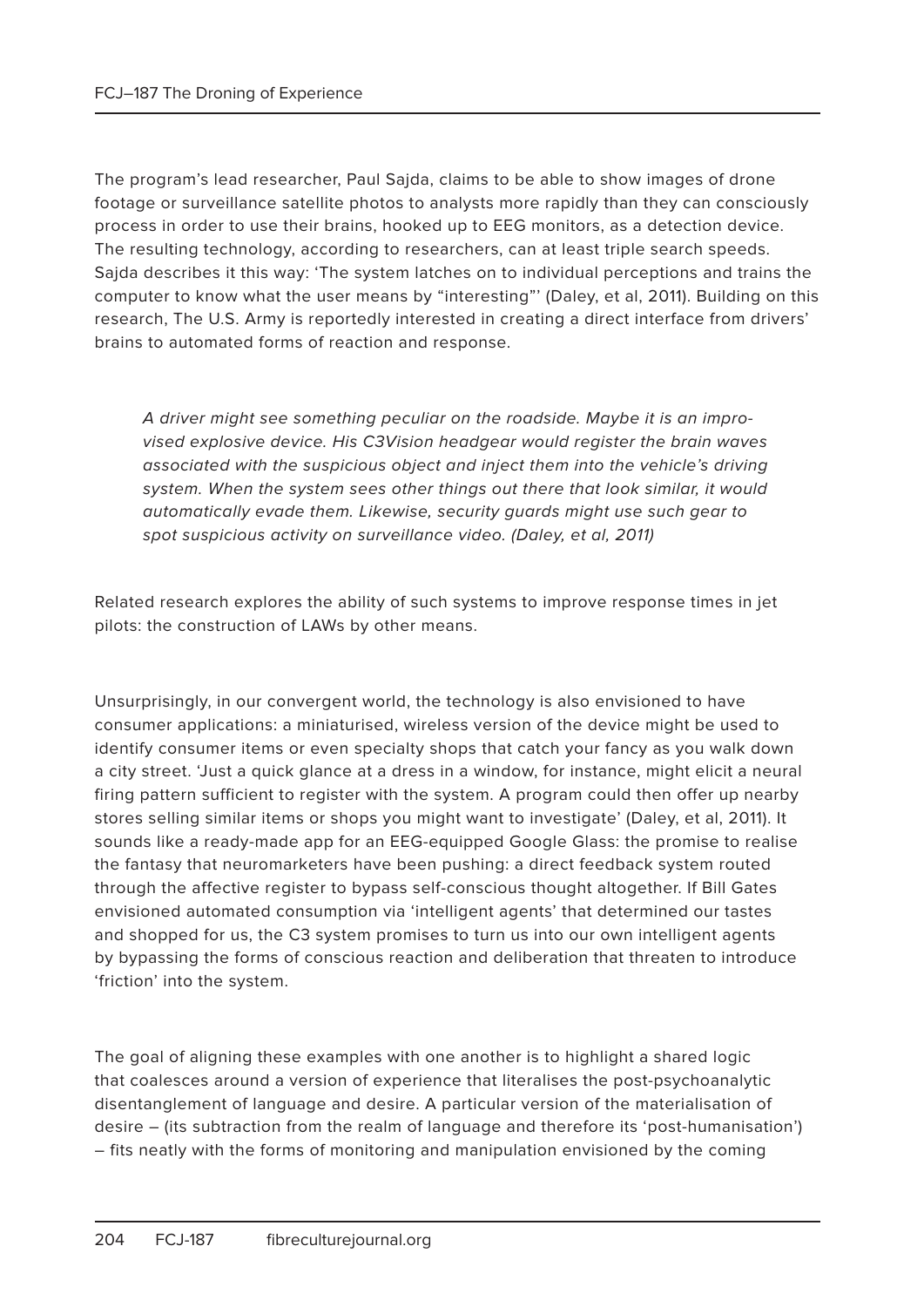generation of affective applications and platforms. What model of experience corresponds to this reconfiguration and generalisation of desire? The work of Ian Bogost led me to this question in reverse largely through the attempt to discern what the appeal of the model of experience he proposes might be. He raises the relevant question in the subtitle of his 2012 book, Alien Phenomenology: Or What It's Like to Be a Thing. In a sense, being a thing is precisely what the C3 system starts to envision. Bogost proposes an object-neutral definition of experience under which we might subsume all forms of interaction in terms of an expression familiar to the denizens of the data mine: the monitoring of the 'exhaust' of things. As Bogost puts it, 'The experience of things can be characterized only by tracing the exhaust of their effects on the surrounding world' (2012: 100). That is, things can only experience other things by tracing their 'exhaust' – and their own experience is whatever reaction they might have to this exhaust, a reaction that generates further exhaust. We might describe this as the meta-datafication of everything, a sensor-based model of experience, insofar as anything that is, in any sense, impacted by anything else becomes in the broadest interpretation of the term, a sensor. I'm inclined to push this reframing a bit farther and call it a kind of drone experience, in part because of the agentic sense with which Bogost infuses this flattened-out concept of experience, in part because of his fascination with various imaging technologies, and in part because of the treatment of the object as a probe: the attempt to experience the experience of the object that motivates the analysis.

The drone model of experience invokes the notion of a sensor-database-algorithmic formation that might be summed up by using the figure of the drone broadly construed: not just in the form of a flying, weaponised, surveillance device, but as the combination of a distributed sensor equipped with automated data analysis and response capabilities. Discussions of 'big data,' 'data mining,' and new forms of monitoring and surveillance often emphasise the figure of the database: the place where the data is stored, rather than that of the infrastructure that makes data collection possible. In part this is because of the distributed and heterogeneous character of the various sensors that comprise the monitoring 'assemblage' – but in part it is because of what might be described as the turn away from infrastructure that has characterised the fascination with so-called 'immaterial' forms of activity. This turn is echoed in the rhetoric of immateriality that characterises discussions of the 'cloud' (in 'cloud computing') and cyberspace more generally. Such formulations are symptomatic of anti-infrastructural thought. The figure of the drone, by contrast, focuses attention back upon the interface device that serves as mediator for information collection, automated analysis, and automated response at a distance.

The underlying claim here is that one of the reasons the figure of the drone has so rapidly captured the popular and media imagination is that, in addition to reviving what might be described as the ballistic imaginary once associated with technological gadgetry (in the Popular-Science vision of personal jet packs and rocket-ships), it encapsulates the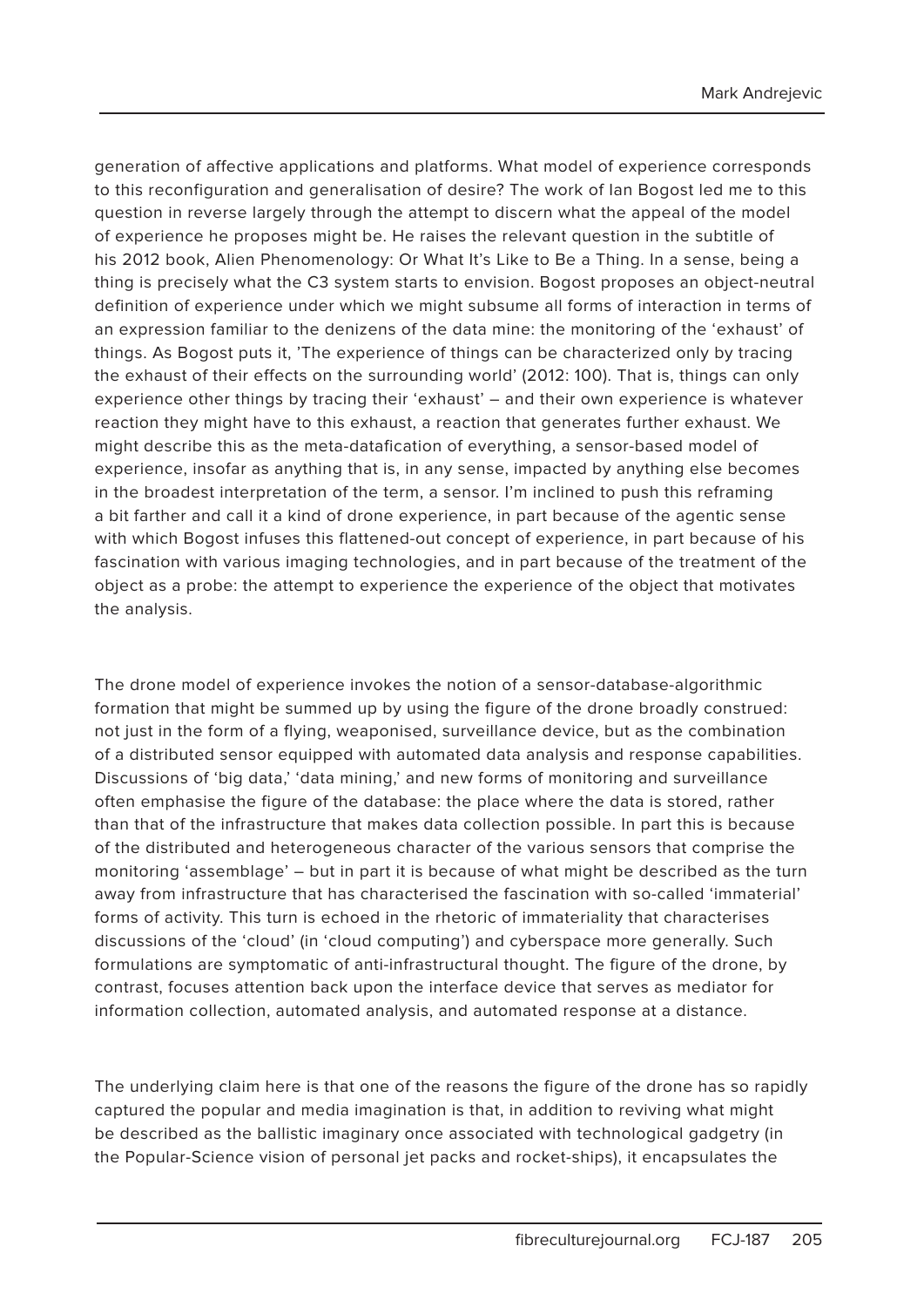emerging logic of portable, always-on, distributed, ubiquitous, and automated information capture: the droning of experience and response. The promise of the drone as hyperefficient information technology is four-fold: it extends, multiplies, and automates the reach of the senses or the sensors, it saturates the time and space in which sensing takes place (entire cities can be photographed 24-hours a day), it automates the sense-making process, and it automates response. In this regard, the figure of the drone, generalised, stands for that of the indefinitely expandable and distributable probe that foregrounds the seemingly inevitable logic of algorithmic decision-making. The model of the signature strike (directed toward targets that 'fit a profile' rather than uniquely identified targets – that is, named and identified individuals) is an increasingly familiar one in the realm of data mining generally – whether for the purposes of health care, surveillance, marketing, policing, or security. Identification takes a back seat to data analytics: one needn't know the name of a particular individual to target him or her, merely that he or she fits the target profile. This is why the category of Personally Identifiable Information is becoming an increasingly vexed one. Data analytics are subsumed and accounted for by the broader ensemble represented by drone logic, which unites sensing, analytics, and response. The figure of the drone, then, serves as icon of the (inter)face of new forms of monitoring, surveillance, and response: an exemplar of emerging forms of digital 'interactivity.'

It is with this broader conception of the drone in mind that we might approach the affective frontier of data collection and monitoring: the fascination with so-called mood monitoring and sentiment analysis. The hallmark of the drone as a material object is – like so many of the digital devices that have come to permeate the daily life of technologically saturated societies – its mobility and miniaturisation, that is, its anticipated efficiency as ubiquitous, always-on probe. We might use the notion of the signature strike and its analogue in target marketing as an example: identification falls by the wayside, as do those aspects of the legacy version of experience associated with accounts of intentionality, motivation, and desire in ways that recall Chris Anderson's paean to the power of big data: 'Out with every theory of human behavior, from linguistics to sociology. Forget taxonomy, ontology, and psychology. Who knows why people [and things] do what they do? The point is they do it, and we can track and measure it with unprecedented fidelity' (2008). Such logic, like the signature strike, isn't interested in biographical profiles and backstories, it does not deal in desires or motivations: it is post-narratival in the sense conjured up by Bogost as one of the virtues of Object Oriented Ontology: 'the abandonment of anthropocentric narrative coherence in favor of worldly detail' (2012: 42).

Experiencing the data flow becomes, necessarily, the job of various kinds of distributed objects. Perhaps this is the appeal of Bogost's theory in the digital era: the excavation of the forms of post-human experience that characterise automated data collection. The interest in capturing all available data – as exemplified by a fascination with open-ended,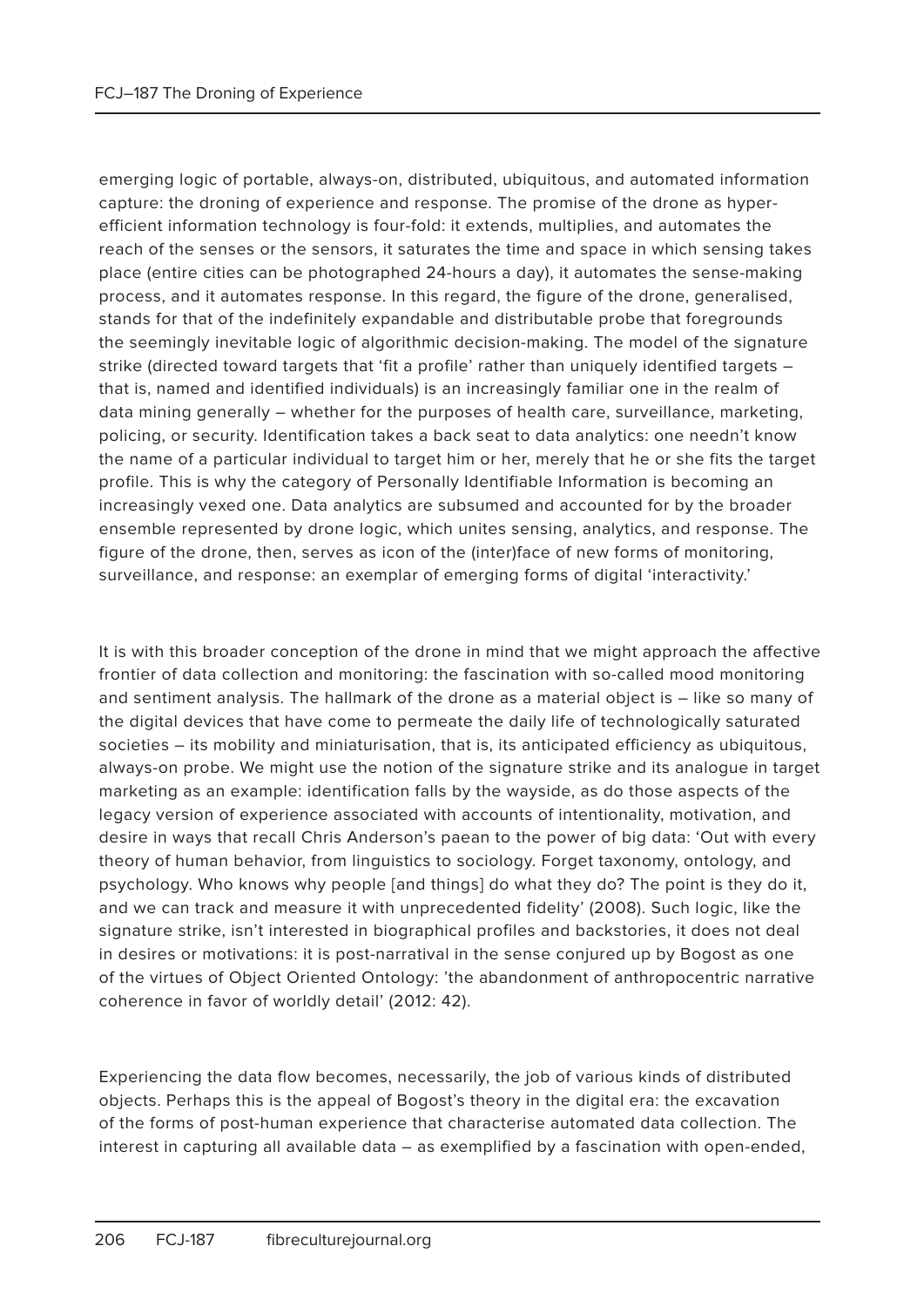random lists – embraces what Bogost describes as 'a general inscriptive strategy, one that uncovers the repleteness of units and their interobjectivity' (2012: 38). He calls this process ontography: the writing of being, which 'involves the revelation of object relationships without necessarily offering clarifying description of any kind' (2012: 38). This formulation bears a certain resemblance to Anderson's diagnosis of the 'end of theory' wherein data mining might generate actionable but emergent information that is both unpredictable and, inexplicable (in the sense that it neither needs nor generates an underlying explanatory model).

The defining attribute of the kind of 'knowledge' envisioned in Anderson's Big Data manifesto is the process of emergence itself – the fact that data mining by definition generates un-model-able outcomes and thereby puts emergence to work. So we start to see the outlines of a particular form of so-called knowledge emerging: a post-comprehension, post-referential (in the sense of referring to an underling cause or explanation), data-exhaust driven way of 'knowing.' It is with this in mind that I want to turn to the theme of emotion and relate it to the non-human version of materiality outlined by, for example, Jane Bennett (2009). She describes a version of affect that is, 'not only not fully susceptible to rational analysis or linguistic representation but that is also not specific to humans, organisms, or even to bodies: the affect of technologies, winds, vegetables, minerals…' (61). This is a version of affect that manifests itself in the form of exhaust described by Bogost and that, I think, lends itself to emerging, data-driven strategies of post-narratival analysis: tracing the exhaust of an unfolding litany of actants and interactants: of complex webs of interactions 'too big to know,' as David Weinberger (2011) puts it.

Bennett's (2009) version of the endless unfolding of material detail surely expands beyond the realm of narrative containment – the ongoing chain of connections toward which her account gestures is both breathtaking and frustrating. Any outcome is the result of potentially infinite array of agentive factors. Her (inadvertently) complementary gesture to the 'end of theory' manifesto is a post-theoretical fascination with a kind of infinite regression: the attempt to contain everything so as to eschew the ostensible evils of abstraction. The growing reach of the big data database and the breadth of Bennett's ambition to take into account what she describes as 'an interstitial field of non-personal, ahuman forces, flows, tendencies, and trajectories' (61), share a conserved impulse toward totality, although Bennett retains the model of narrative closure while frustrating it utterly. The prospect of unfolding the full list of participants in a particular event or outcome is an ongoing one. Similarly, the database in its ideal-typical form approaches the levelling, allegedly democratising ambition of Bennett's vibrant materialism, allowing a promiscuous jumble of factors to rub shoulders.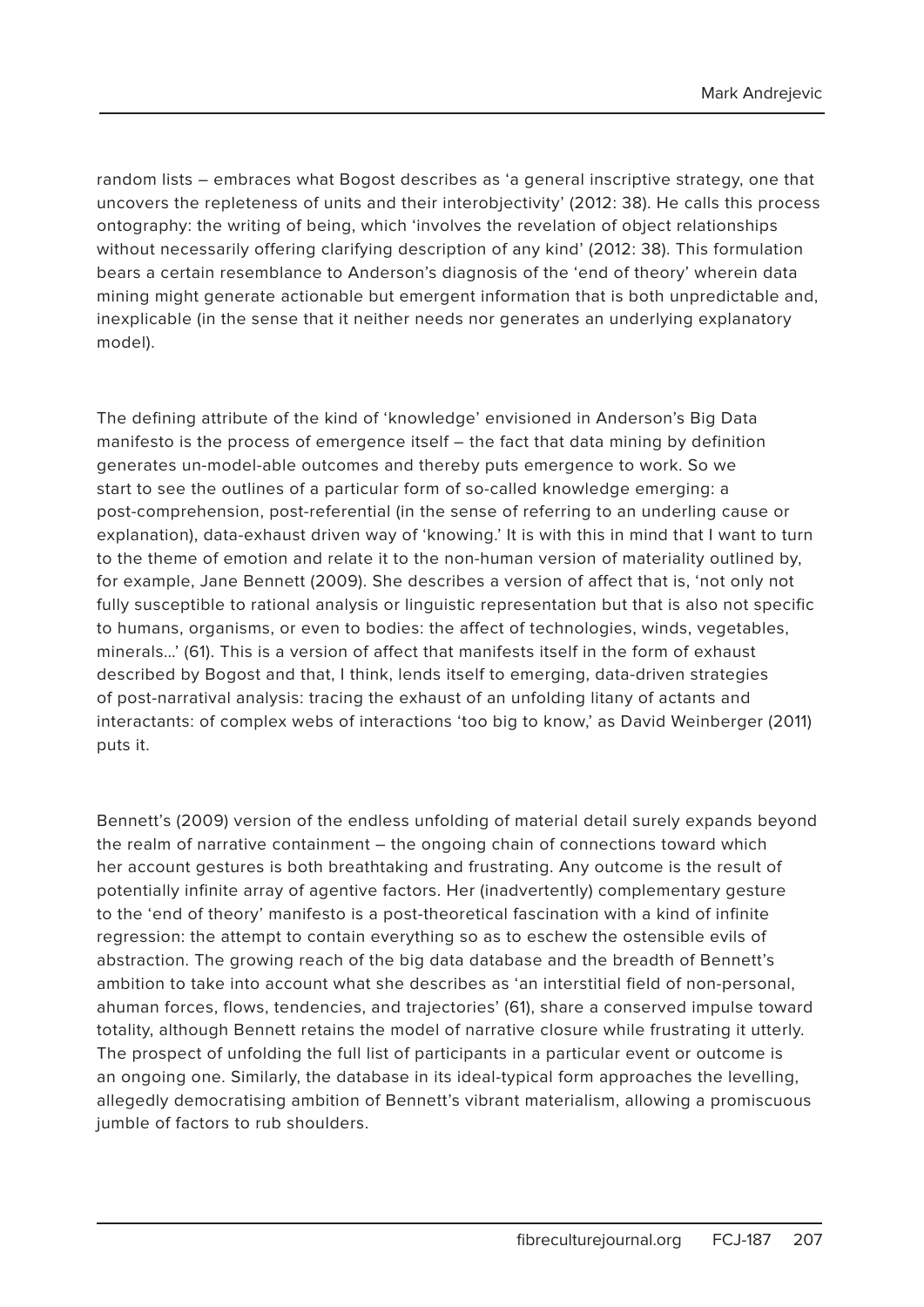With these affinities in mind – between correlational forms of data mining and post-narrative, post-explanatory modes of analysis, the remainder of this article sets out to explore their relevance to the topics of affective computing and sentiment analysis and the role of so-called mood reading in the process of affective modulation (Clough, 2009). Consider some examples from the realm of mood-mining as one frontier of data collection in the service of so called affective computing. Microsoft's 'MoodScope' initiative seeks to turn smart phones into mood sensors, not by adding a dedicated sensor, but by tracking usage patterns and their correlation with self-reported mood. By correcting their models over time, the researchers eventually automate the prediction process and claim to move from 63 percent accuracy to 93 percent accuracy (LiKimWa, 2012: 1). As the project's researchers put it, 'we find smart phone usage correlates well with users' moods…Users use different applications and communicate with different people depending on their moods. Using only six pieces of information, SMS email, phone call, application usage, browsing and location, we can build robust statistical models to estimate mood' (LiKimWa, 2012: 2). Of course, the goal of inferring mood is, for Microsoft a commercial one that serves the generation of recommendation algorithms and marketing strategies that monitor and influence shifting consumer preferences.

We might describe the MoodScope as partaking of drone logic (and drone experience): it envisions a network of mobile, distributed, always-on sensors that underwrite automated forms of data collection, processing and response (targeting). The invocation of 'mood' should not distract – it is a placeholder that does not refer to an underlying state but simply to pattern of correlations: the nexus of a particular set of behaviours (as monitored by smart phone sensors) and the measured probability of a particular response. The next logical step for the development of such an app is to bypass the placeholder of 'mood' altogether, simply extrapolating from patterns of activity to predict susceptibility to particular prompts and appeals during particular times within specified contexts. This modality of prediction or influence operates at a machinic level, linking flows of activity to patterns of response in order to get something done (generate a response or action of some kind). The point is not interpretation (of mood, subjective state, evidence of desire) but intervention in flows of viewing, clicking, spending, consumption. This way of thinking lends itself to the machinic imaginary of scholars such as, for example William Bogard (1998), who quoting Deleuze and Guattari, notes that, 'The social machine… is literally a machine, irrespective of any metaphor, inasmuch as it exhibits an immobile motor and undertakes a variety of interventions: flows are set apart, elements are detached from a chain, and portions of the tasks to be performed are distributed' (54). The notion of an 'immobile motor' neatly invokes the figure of the 'exhaust' of things. The process of 'sensorisation' works to codify these flows for the purpose of intervention. As Daniel Smith (2007) puts it, these networks of affect (and the information networks through which they flow) become 'infrastructural': 'They are, if I can put it this way, part of the capitalist infrastructure; they are not simply your own individual mental or psychic reality. Nothing makes this more obvious that the effects of marketing, which are directed entirely at the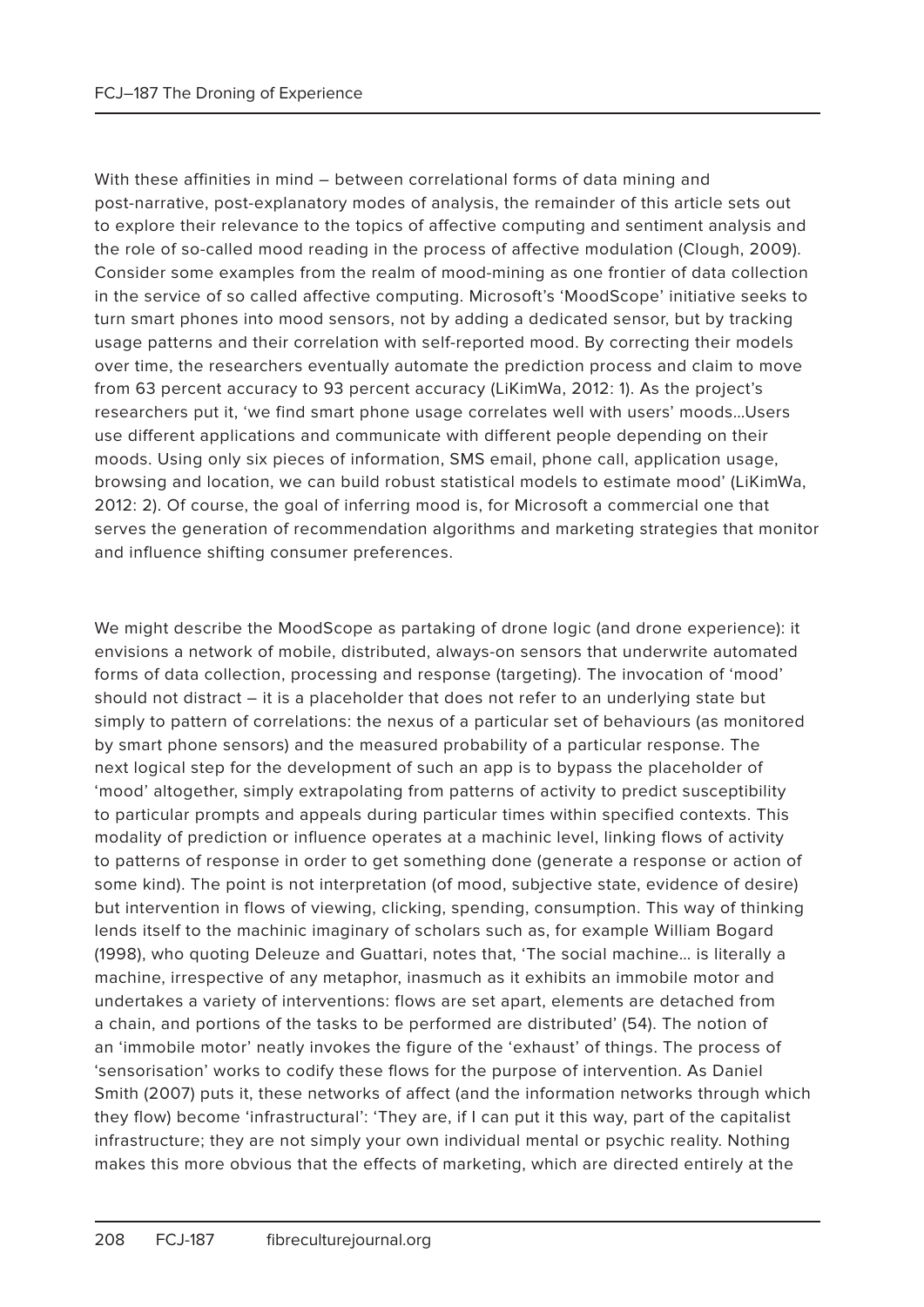manipulation of the drives and affects: at the drug store, I almost automatically reach for one brand of toothpaste rather than another' (74).

The infrastructure of affect continues to be 'built out' by the growing platform of affects apps. Apple has already patented technology that relies on an embedded tactile heartbeat sensor to identify users and monitor their moods (Calorielab, 2010). The technology combines the promise of convenience with enhanced monitoring capability: the phone can be unlocked just by picking it up, but the monitor, unlike a fingerprint scanner, simultaneously gathers information to potentially serve a host of marketing, security, and medical functions. As one news account put it, 'By monitoring your heartbeats, the device will also be able to tell how you're feeling (better than you can tell yourself, presumably), what you've been eating and if you've just come back from a jog' (Calorielab, 2010). The vectors for capturing, monitoring, and intervening in the flows that link 'mood' and response are multiple and expanding alongside the various registers of interactivity: they piggyback on multiplying applications and the behaviour patterns these elicit.

Similarly, the company that developed the technology that powers Apple's Siri is working on adding voice recognition ID systems that simultaneously incorporate mood detection. Soon Siri will respond not just to what you say, but to its conception of how you feel. Once again the promise combines convenience with the prospect, at least in this case, of commercial monitoring. As an interview with the company's marketing chief put it: 'If your car thinks you sound stressed, it may SMS your office to say you're late or even automatically suggest another route that avoids traffic' (Eaton 2012). But the company is looking to monetise the technology: 'What if when you ask Siri for information about a movie, she works out that you're sad and recommends a comedy film that you otherwise wouldn't have seen, paired with an ad campaign?'.

And the litany of mood apps goes on: MIT has spun off a company called Affdex that uses facial recognition technology to gauge emotional response. It has been used by companies like Forbes to crowdsource reader's responses to ads shown on the company's website. Yes, soon not just the TV, but the ads, the music, the magazines and books will be watching, analysing, and responding in the affective register. A company called Sensum develops apps that use galvanic skin response to measure stress levels. Microsoft is building emotion recognition into its Kinect device, so that next-generation games (and, yes, ads) will be able to react to facial expressions and monitor heart rate. The anticipated result is, as a somewhat breathless account puts it, that 'games will react to your emotionality, and even your cars will route you to entirely new destinations based on how you're feeling. The next generation of advertising will determine how you're feeling… And it's not just the question of detecting your mood, it's all about how this leads the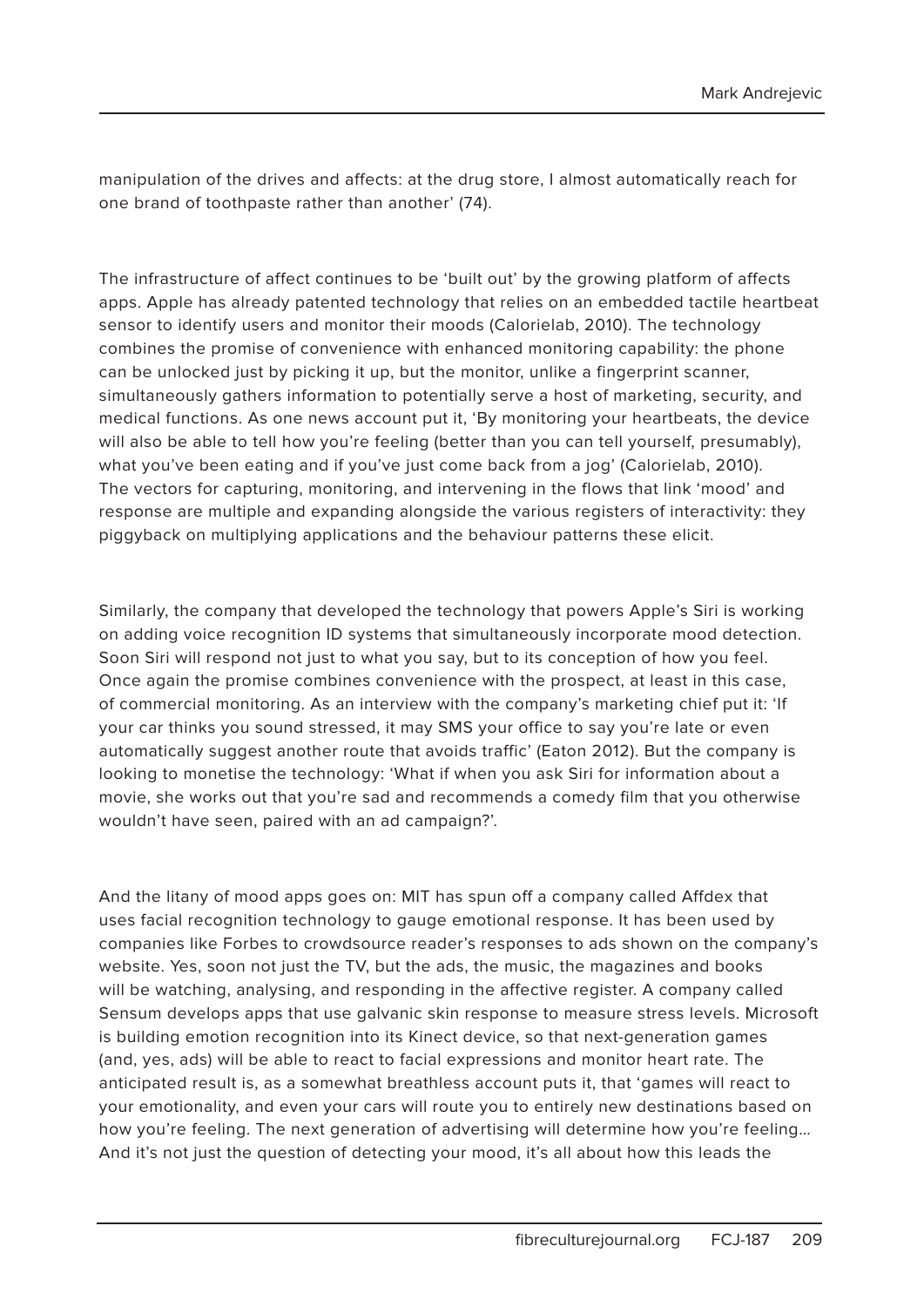person expressing the mood to discover new information' (Eaton, 2012). It also leads to the prospect of more effectively sorting, targeting, and influencing in a variety of registers for a range of purposes.

Coming full circle, security is one of the pioneering and recurring applications of affective monitoring, thanks in no small part to department of homeland security funding. The DHS, has funded Cambridge-based Draper Labs 'to develop computerized sensors capable of detecting a person's level of "malintent" – or intention to do harm' as part of the 'Future Attribute Screening Technologies,' program (Segura, 2009). The goal is to, 'detect subjects' bad intentions by monitoring their physiological characteristics, particularly those associated with fear and anxiety,' according to the DHS (Segura, 2009).

Possible technological features of FAST include 'a remote cardiovascular and respiratory sensor' to measure 'heart rate, heart rate variability, respiration rate, and respiratory sinus arrhythmia,' a 'remote eye tracker' that 'uses a camera and processing software to track the position and gaze of the eyes (and, in some instances, the entire head),' 'thermal cameras that provide detailed information on the changes in the thermal properties of the skin in the face,' and 'a high resolution video that allows for highly detailed images of the face and body … and an audio system for analyzing human voice for pitch change' (Segura, 2009). The project is based on another DHS project called 'Hostile Intent,' which 'aims to identify facial expressions, gait, blood pressure, pulse and perspiration rates that are characteristic of hostility or the desire to deceive' (Segura, 2009).

Researchers are developing applications that claim to be able to identify a person's emotional state by listening in on mobile phone conversations. Some companies in the United States already use the system in their call centres. Researchers are testing the software's use in diagnosing medical conditions like autism, schizophrenia, heart disease and even prostate cancer (DiscoveryNews, 2013). One could continue indefinitely in this register: since emotion detection covers the gamut of securitisation applications: economic, criminal, health, social and so on. And the sensor array proliferates on the various forms of drone devices, broadly construed, that circulate amongst us, upon us, with us.

It is just one step from these examples to what might be described to the redoubling of drone logic: equipping drones with 'malintent-detection' sensors. Drones already target strikes based on mobile phone signatures, using the device to identify a particular individual. But drone logic pushes beyond strategies of identification in which a device comes to represent a particular target to strategies of pre-emption in which a device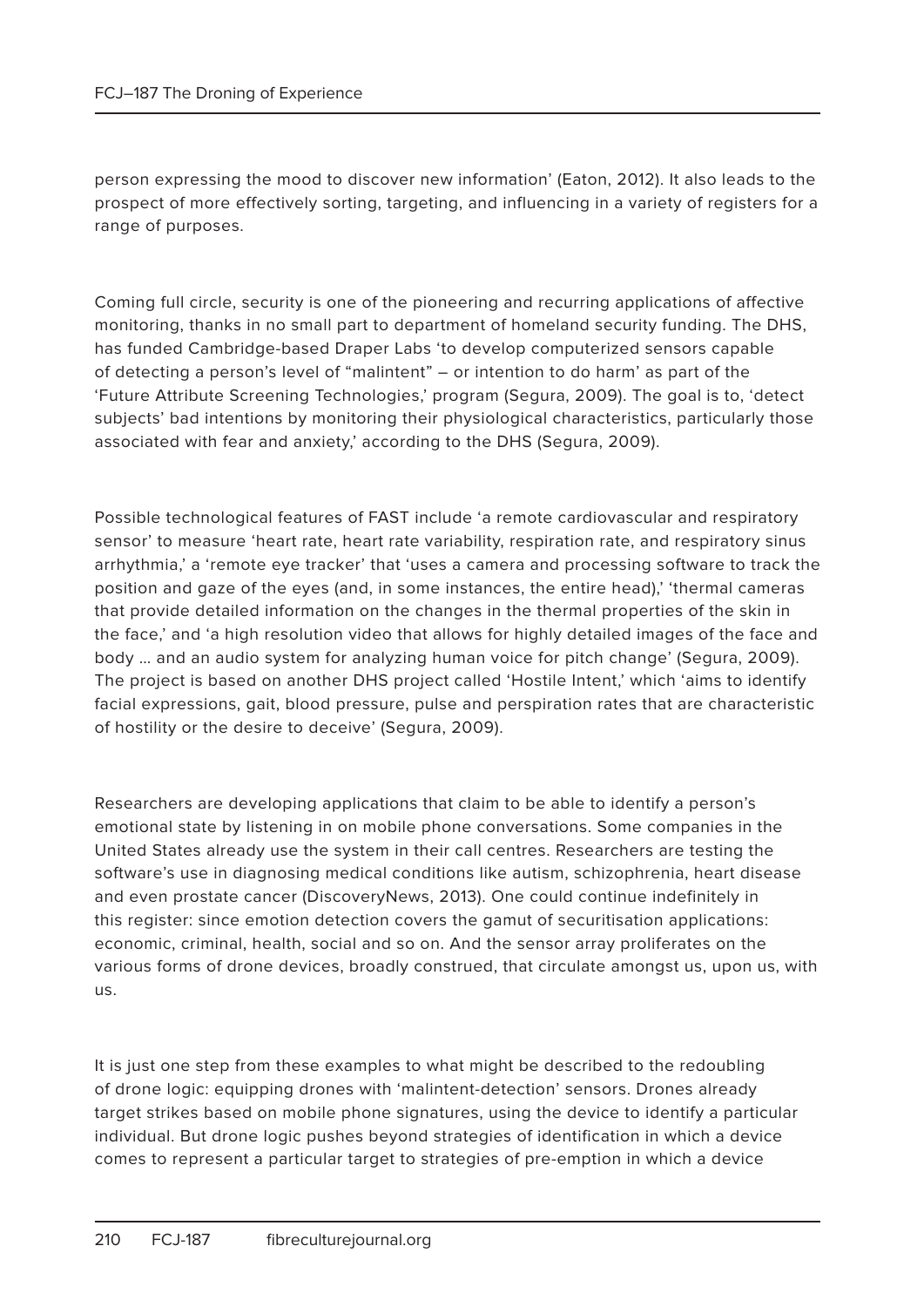identifies potentially threatening or risky affective states with the potential to result in action.

In this regard, the invocation of terms like mood, emotion, or sentiment (or even 'malintent') is not meant to speak to a particular conception of subjective interiority nor even to have any definitive discernable stable referential content, but rather to mark the intent of detecting, predicting, and influencing response in a register other than that of reflexive, self-conscious communication – indeed to, in a sense, bypass this register in any respect other than as a potential source of more raw material for pattern analysis. The promise of bypassing this register is to bypass the vagaries, pathologies, deceptions, and self-deceptions of self-consciousness: to read affective response directly and thereby to develop strategies for intervening in it. In this context, speech, to take an example, is not about content, but about voice stress, or detectable word patterns that correlate with signature patterns – as in a signature strike. That is, the strategies of influence mobilised in response to detected 'emotional' states may take the forms of standard types of communication, but the register in which their potential effectivity is posited is other than the ideological – the narrative, the content-based. In Papoulias and Callard's (2010) formulation, the intervention, 'is seen as proceeding directly from the body – and indeed between bodies – broadly construed here – without the interference or limitation of consciousness, or representation' (37).

In her critique of the turn to affect, Ruth Leys characterises the split at work here in terms of the, 'presumed separation between the affect system on the one hand and signification or meaning or intention on the other' (2011a: 800). It is a presumption she is concerned about not least because it smuggles in the very binaries these theorists imaged they had surpassed: 'in spite of their explicit hostility to dualism, many of the new affect theorists succumb to a false dichotomy between mind and body' (2011a: 801). This dualism is characteristic of 'post-comprehension' strategies of influence and 'literacy' (brain reading and body reading). The 'mind' (intentional, conscious, available for rational cognition) may have gotten much of the attention when it comes to information processing and communication, but the body's language is efficacious. As Leys puts it, affect is figured as 'prior to ideology': 'an inhuman, nonsignifying force that operates below the threshold of intention, consciousness, and signification' (2011a: 802).

The turn to affect in the strands of theory outlined earlier is thus framed as a (re)turn to the body as subsumed to the status of object with particular types of experience, that take into account what Thrift describes as, 'the way that political attitudes and statements are partly conditioned by intense autonomic bodily reactions that do not simply reproduce the trace of a political intention and cannot be wholly recuperated within an ideological regime of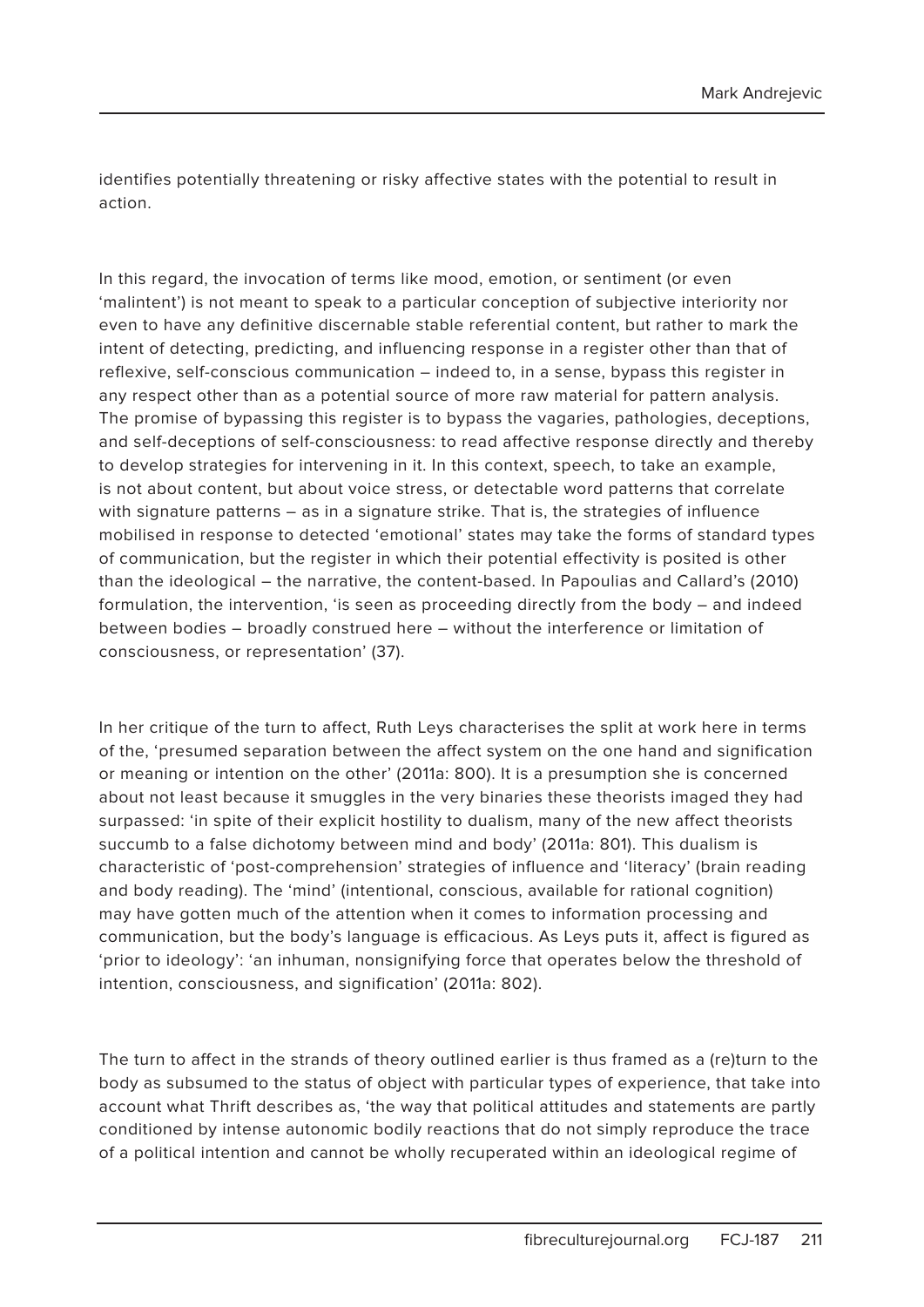truth' (as quoted in Leys, 2011b: 436). This model of affective communication as immediate influence is rehabilitated not least in the strategies of neuromarketers and the sentiment analysts (as is the temporal and conceptual split between affective response and post hoc rationalisation: the attempt to narrativise the impulse that always comes after the fact). Although data mining is agnostic about this split, allegedly eschewing models of causation and explanation, in this very refusal it has already chosen sides.

Something related takes place in the development of so-called sentiment analysis: the attempt to data mine expressed sentiment on the social web in real time so as to intervene and influence an aggregate conception of the internet's 'feeling tone.' The field is popularly described as one in which, 'the vagaries of human emotion are translated into hard data' (Wright, 2009). But this description is not quite right: the goal of marketers is not to gauge personal, individual 'human' emotion, but rather to probe an affective landscape without having to pore over the individual contributions of millions of Internet users. Sentiment analysis relies on technological advances that make it possible to sift through all these forms of expression, to treat them as measurements of a capability to affect or a susceptibility to influence, without actually reading them. The goal is a kind of thin-slicing or pulse-reading of the Internet as a whole. Pioneering companies in the field develop applications that troll through twitter feeds, blogs, social networking sites, online forums, bulletin boards, and chat rooms, probing the emotional pulse of the Internet. The industry places a premium on speed and volume: processing as many posts and messages as possible in real time.

As in the case of the app examples, the model is not a descriptive, referential one (that would aim to accurately describe how individuals are feeling) but a predictive, correlational one. Applied to sentiment analysis, the goal of data mining is both pre-emptive and productive: to minimise negative sentiment and maximise emotional investment and engagement: not merely to record sentiment as a given but to modulate it as a variable and thereby to influence the forms of behaviour with which these shifts are associated. The process relies on giving 'populations over to being a probe or sensor' (to borrow Patricia Clough's formulation) to provide the raw material for tracking the emotional indicators that correlate with desired outcomes – and for developing ways of exploiting them (Clough, 2009: 53).

What is suggestive about the proliferation of apps in the affective register is the way they redouble all content in the form of post-content 'knowledge.' Recall the goal of MoodScope or the FAST program: not to read all messages, or listen to all calls, but to piggyback on content to get machine-sortable metadata: you may use your apps or your email to collect information or communicate with others, but these uses generate patterns that,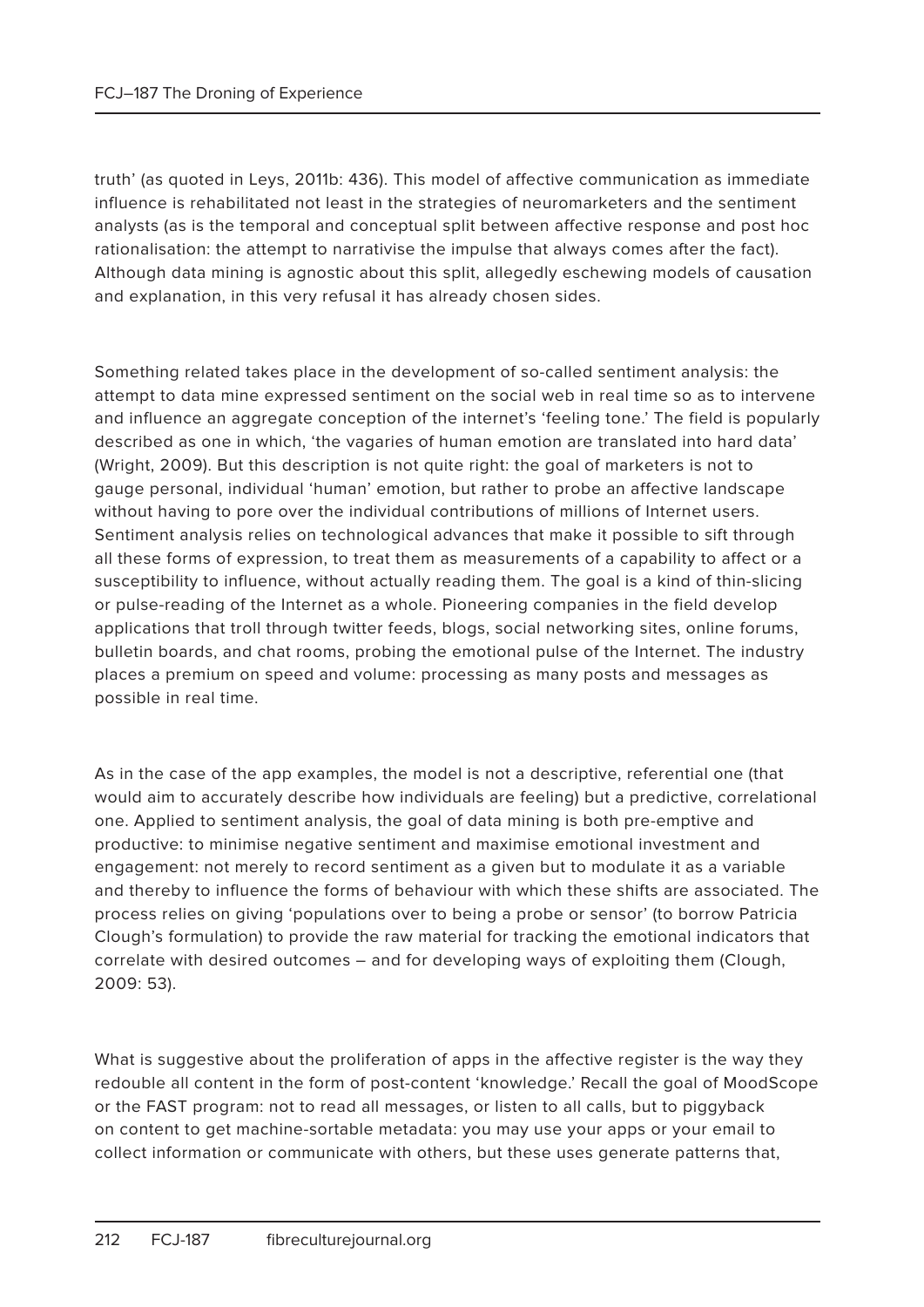without your conscious knowledge communicate a user state (and an aggregate state) that can then be correlated with your responses. We might describe this monitoring logic as the meta-datafication of everything: content becomes metadata, when it is not read (for significance), but sorted, mined, and correlated (for useful patterns). This is why no human at Google reads your email. Such applications use the placeholder of mood, or affective state, to generate correlations that underwrite more direct modes of influence – techniques for enhancing the power of acting or being acted upon. That is, the goal is to define a state of receptivity in which the broadened and flattened conception of experience allows all kinds of collected data to commingle. The result is a litany of content – in its machine-readable form – including patterns of search, typing speed, Web sites visited, patterns of communication (who one emails, how frequently), movement throughout the course of the day, barometric pressure, sunspots (why not?), magnetic fields, and on and on, limited only by the capabilities of the growing sensor array. I am using the term post-comprehension, somewhat freely here, to designate the forms of too-big-to-know knowledge that represent the displacement of causation or explanation by correlation. The descriptor 'post-comprehension,' then refers to the goal of discerning patterns that are neither conscious nor meaningful to users. The term refers also to the detection of receptivity to particular influences – whether such and such a 'mood' – or, more properly speaking, the patterns of use which the placeholder of mood is meant to designate – correlates with a heightened tendency to respond in particular ways. Additionally the notion of post-comprehension refers to the fact that the generation of these patterns is portrayed as an emergent one, and is, in this respect, unmodellable, unanticipatible, and potentially, un-reverse-engineerable. Why post-comprehension and not pre-comprehension? Because the goal of explaining is not deferred but dispensed with: there is no background assumption that in the end, the infinite database will yield total comprehension. Once everything is coded, it is not understood, but simply processed: the ongoing interventions of the (total) immobile motor.

These forms of opacity, or unmodellability characterise the emerging asymmetries of a big data divide. From a research perspective, Boyd and Crawford (2012) have characterised the divide between 'the Big Data rich' (companies and universities that can generate or purchase and store large datasets) and the 'Big Data poor' (those excluded from access to the data, expertise, and processing power), highlighting the fact that a relatively small group with defined interests threatens to dominate and control the research agenda. The notion of a 'big data divide' needs to be extended to incorporate a distinction between ways of thinking about data and putting it to use. That is, it needs to acknowledge the consequences of emerging forms of opacity and asymmetry: between those who are able to put to use the unanticipatable and inexplicable correlations generated by the data mining process and those who are subject to the forms of sorting and exclusion they license. This is also a divide between those who seek to exploit detected correlational patterns of affective response and those whose actions are subject to the forms of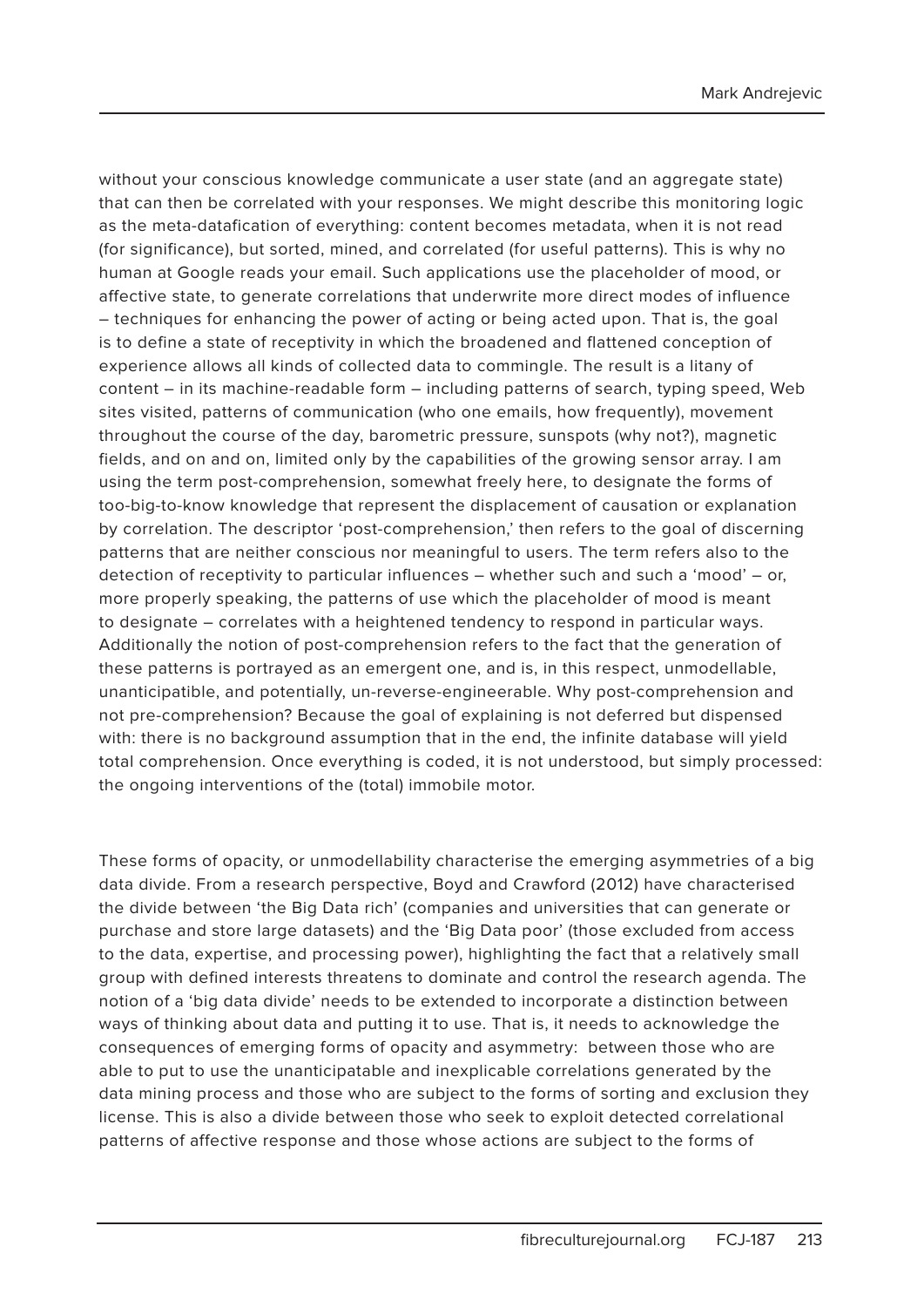inferential data mining enabled by the growing sensor array and the expanding database.

Despite the rhetoric of personalisation associated with data mining, it yields predictions that are probabilistic in character, privileging decision making at this level. Moreover, it ushers in the era of what might be called emergent social sorting: the ability to discern un-anticipatable patterns that can be used to make decisions that influence the life chances of individuals and groups. Notions like that of 'informed consent' when it comes to online tracking and other types of digital-era data surveillance are rendered largely meaningless by the logic of data mining, which proposes to reveal unanticipated and unpredictable patterns in the data. At a deeper level, the big data paradigm proposes a post-explanatory pragmatics (available only to the few) as superior to the forms of comprehension that digital media were supposed to make more accessible to a greater portion of the populace.

In this regard, the privileging of correlation and prediction – like the figure of the drone – leads us back to issues of infrastructure. If, as Weinberger (2011) puts it, the smartest person in the room is the room, in the era of post-comprehension knowledge, it matters who owns, operates, and controls the room. It is worth emphasising that such forms of asymmetry and opacity are the specific goal of so-called affective forms of context awareness. At the moment when access to traditional forms of understanding and evidence is enhanced by the new technology, these are treated as ostensibly outdated.

Practices of data-driven affect mining anticipate a context in which only the few will have access to useful forms of 'knowledge' that are not just unavailable to the majority, but incomprehensible. Thus, there is no way for individual users to anticipate how information about them might prove salient for particular forms of decision-making. Isn't this the endgame logic of the 'unmanned' LAW? The figure of the drone augers not simply prosthetic enhancement but displacement: the cultivation of forms of automation that result not simply in synthetic perception (Virilio, p. 58), but in synthetic action. In this regard, the figure of the drone comes to stand for a particular kind of alienation: of perception and practice that is becoming increasingly familiar in our auto-sorted, curated, algorithmically directed information environment. We come to experience the re-processing of our actions, desires, and responses in an unrecognisable form directed back upon us in the service of ends built into the infrastructure. In the contemporary theoretical climate, the familiar critique of alienation (as a critical conceptual tool) is that it introduces an outdated form of (pre-post-) humanism (and thus, of the subject). When everything is alien, alienation, of course evaporates. What if the critique of alienation invokes, rather, the spectre of what Smith refers to as 'an ethics of immanence' that will criticise anything that 'separates a mode of existence from its power of acting' (2007, 68)? Rather than proposing the alien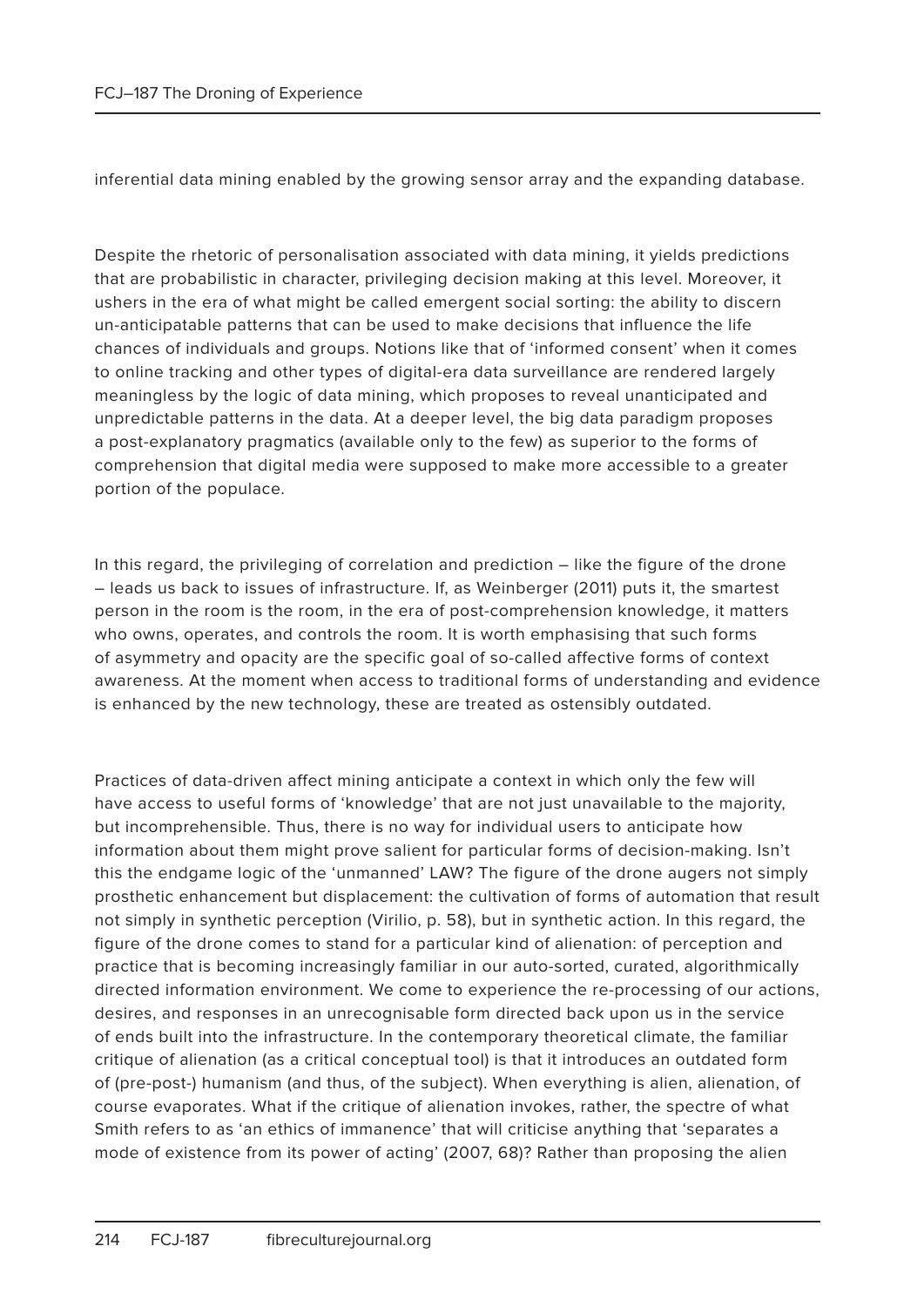as a starting point, in the face of the developments outlined above, why not alienation? To invoke Guy Debord's diatribe against Jean-Marie Domenach's dismissal of the very concept of alienation: 'Let us speak vulgarly since we're dealing with priests: alienation is the point of departure for everything — providing that one departs from it' (Situationist International, 1966).

### Biographical Note

Mark Andrejevic teaches and writes about popular culture, surveillance, and digital media. He is the author of Infoglut: How Two Much Information is Changing the Ways We Think and Know, as well as two other books and a variety of articles and book chapters. He is currently writing about the droning of the social.

#### References

Agence France Presse. 'UN talks take aim at "killer robots," The Express Tribune, May 13, 2014. http://tribune.com.pk/story/707899/un-talks-take-aim-at-killer-robots/.

Anderson, Chris. 'The End of Theory: The data Deluge Makes the Scientific Method Obsolete.' Wired Magazine, June 23, 2008, http://www.wired.com/science/discoveries/magazine/16- 07/pb\_theory. Accessed 30 August 2008/

Bennett, Jane. Vibrant Matter: A Political Ecology of Things (Durham: Duke University Press, 2009).

Bogard, William. 'Sense and Segmentarity: Some Markers of a Deleuzian‐Guattarian Sociology.' Sociological Theory 16.1 (1998): 52–74.

Bogost, Ian. Alien Phenomenology, or, What it's Like to be a Thing (Minneapolis: University of Minnesota Press, 2012).

Boyd, Danah, and Crawford, Kate. 'Critical questions for big data: Provocations for a cultural, technological, and scholarly phenomenon.' Information, Communication & Society 15.5 (2012): 662–679.

Calorielab. 'iPhone That Can Detect Your Mood in a Heartbeat', 2010. http://calorielab.com/ labnotes/20100510/iphone-to-recognize-mood-by-detecting-heartbeat/

Clough, Patricia Ticineto. 'The New Empiricism: Affect and Sociological Method.' European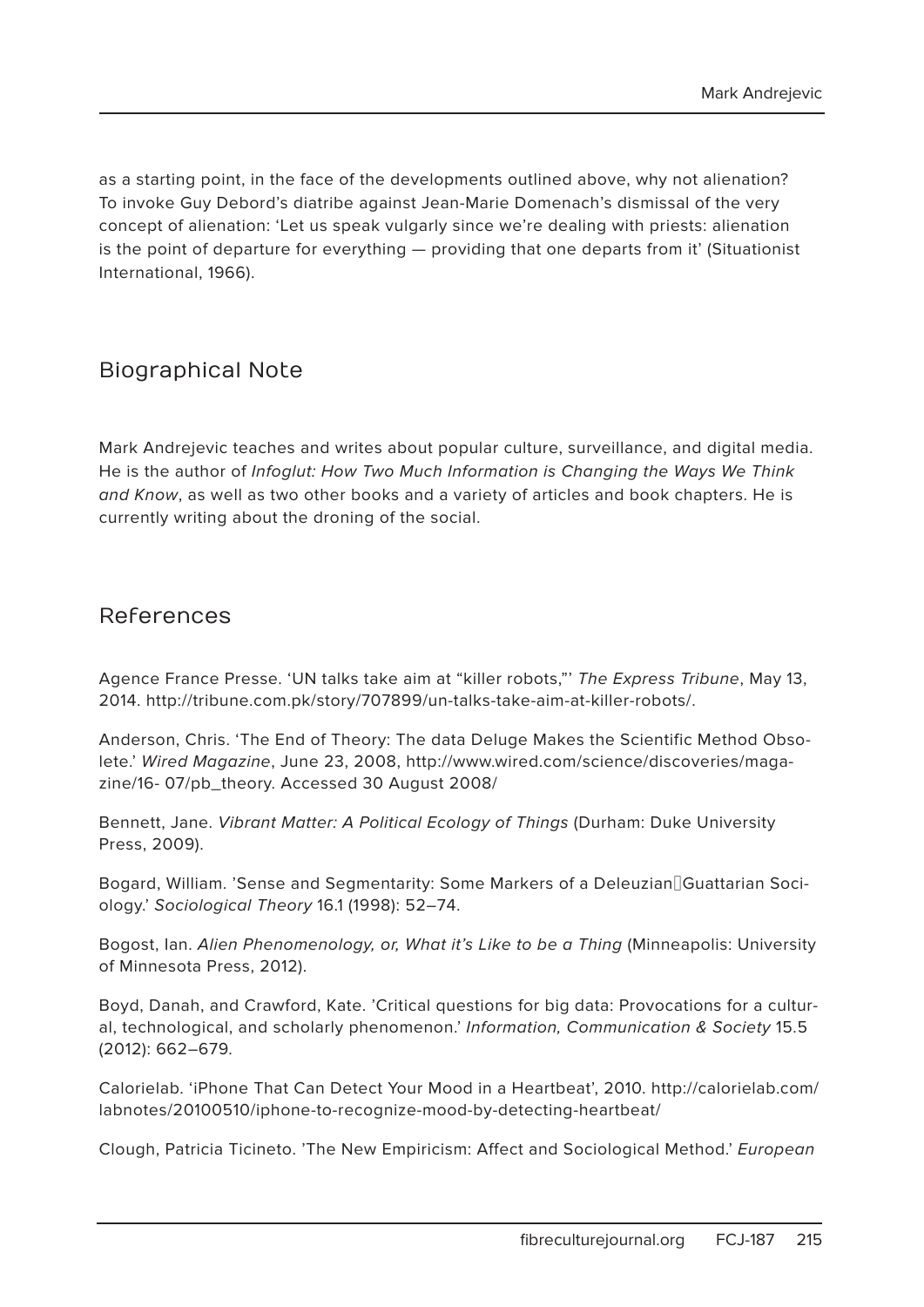Journal of Social Theory 12.1 (2009): 43–61.

Daley, Jason, Piore, Adam, Lerner, Preston, and Svoboda, Elizabeth. 'How to Fix Our Most Vexing Problems, From Mosquitoes to Potholes to Missing Corpses,' Discover Magazine (October, 2011), http://discovermagazine.com/2011/oct/21-how-to-fix-problems-mosquitoespotholes-corpses/

Eaton, Kit. 'Does Your Phone Know How Happy You Are?' FastCompany.com, June 7, 2012. http://www.fastcompany.com/1839275/does-your-phone-know-how-happy-you-are-emotionrecognition-industry-comes-giddily-age/

Foust, Joshua. 'Soon, Drones May Be Able to Make Lethal Decisions on Their Own,' National Journal (October 8, 2013), http://www.nationaljournal.com/national-security/soon-dronesmay-be-able-to-make-lethal-decisions-on-their-own–20131008/

Gates, Bill, Myhrvold, Nathan and Rinearson, Peter. The Road Ahead (New York: Penguin, 1995).

Leys, Ruth. 'Affect and Intention: A Reply to William E. Connolly.' Critical Inquiry 37.4 (2011a): 799–805.

Leys, Ruth. 'The Turn to Affect: A Critique.' Critical Inquiry 37.3 (Spring 2011b):434–472.

LiKimWa, Robert. 'MoodScope: Building a Mood Sensor from Smartphone Usage Patterns' (Doctoral dissertation, Rice University, Houston, TX, 2012).

Papoulias, Constantina, and Callard, Felicity. 'Biology's gift: Interrogating the turn to affect.' Body & Society 16.1 (2010): 29–56.

Segura, Liliana. 'Homeland Security Embarks on Big Brother Programs to Read Our Minds and Emotions,' Alternet (December 8, 2009), http://www.alternet.org/story/144443/homeland\_security\_embarks\_on\_big\_brother\_programs\_to\_read\_our\_minds\_and\_emotions/

Smith, Daniel W. 'Deleuze and the question of desire: Toward an immanent theory of ethics.' Parrhesia 2 (2007): 66–78.

Weinberger, David. Too Big to Know: Rethinking Knowledge Now That the Facts Aren't the Facts, Experts Are Everywhere, and the Smartest Person in the Room is the Room (New York: Basic Books, 2011).

Wright, Alex. 'Mining the Web for Feeling, not Facts', The New York Times (August 23, 2009), http://www.nytimes.com/2009/08/24/technology/internet/24emotion.html/